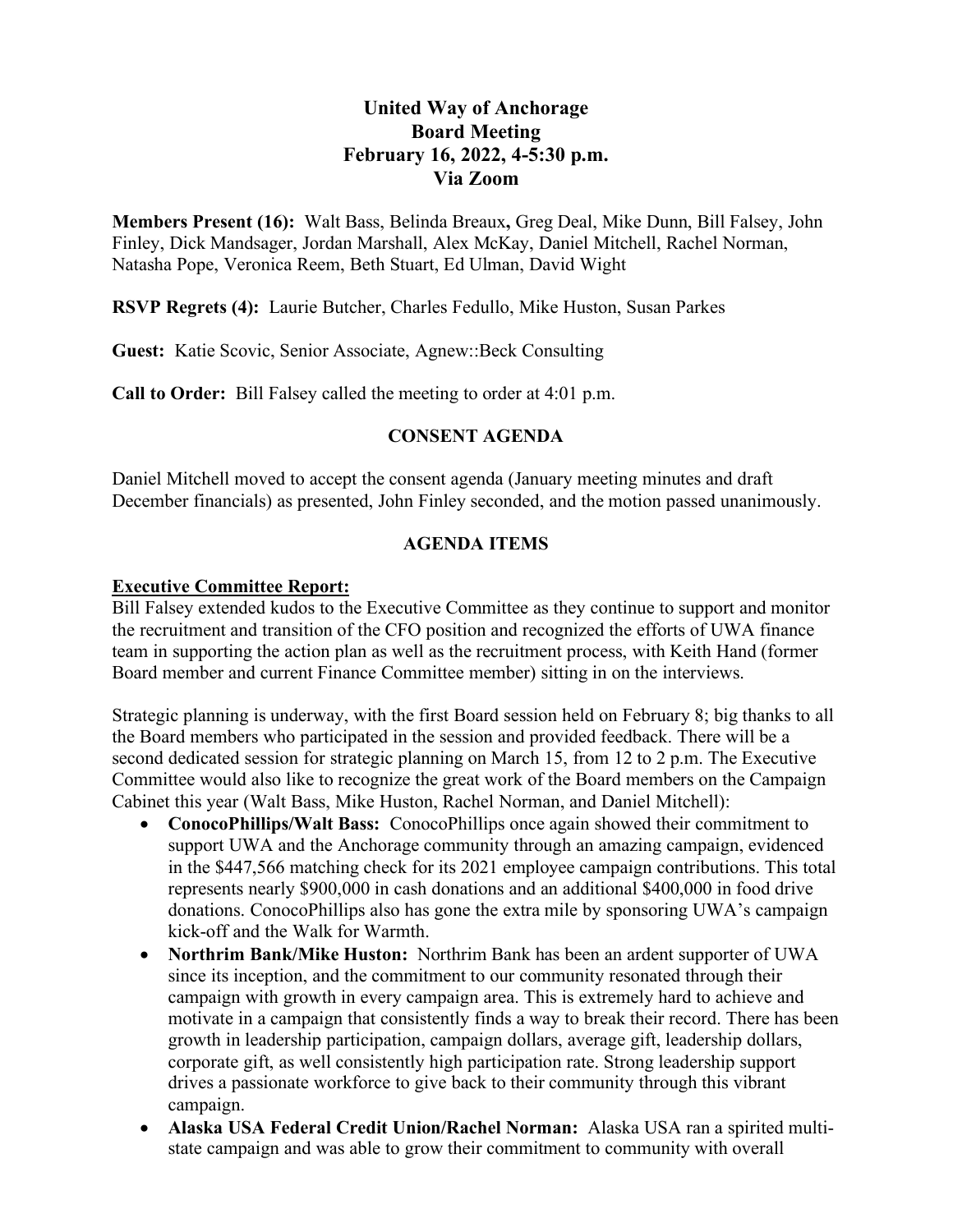campaign growth, total number of donors, as well as an increase in leadership donors. There has been growth in leadership donors, overall donors, percent of participation, and growth over 2020. Their campaign was a hybrid of in-person and virtual events in multiple states.

• **CIRI/Daniel Mitchell:** CIRI and the CIRI Foundation continued their longstanding commitment to this land and its communities with another successful campaign. CIRI's virtual campaign highlighted an amazing participation rate of 80% and featured donor prizes, engaging auctions, and concluded with an in-person campaign wrap-up, the first since the start of COVID-19. CIRI's support highlights its corporate values and demonstrates CIRI's meaningful commitment to this community.

The Board will hear more from Clark Halvorson on a new permanent location for the UWA offices in the President's report. The transition from 20+ years at the ConocoPhillips facility would not have been possible without the leadership and support from Rachel Norman and the whole Alaska USA team. UWA is excited to find a location where the team can put their roots down and provide even higher levels of service and support to the community and partner organizations.

### **Finance Committee Report:**

Aminata Taylor provided the infrastructure status update – there have been a lot of changes, and UWA is on track to have the audit start March 7. Aldrich did not find any significant changes on their end. UWA has started training staff on ANDAR; the pledge processing team is fully trained, and the accounting staff has started training as well. The team is working on putting together desk manuals and have had conversations with additional resources. The CFO is still planning the transition and will be onboarding the new CFO while trying to make the transition as smooth as possible. UWA has had quite a few challenges in the past month, but the finance team has been working really hard to address the issues. Financials are currently in a draft form, but UWA wanted to share preliminary numbers with the Board; the Finance Committee is scheduled to meet February 22.

Clark Halvorson shared that UWA is moving forward with the CFO interviews; Keith Hand, former Board member and current Finance Committee member, is sitting in on the interviews. There are three candidates so far, and the top 1-2 candidates will meet with the Finance Committee and the UWA leadership team. UWA is hoping to identify someone who will be able to move into this position fairly quickly. The job market around the CFO position is quite challenging.

#### **Campaign Update:**

Jason Dinneen reported that UWA's campaign is currently at \$3.9 million, with a projected total of \$4.2 million, \$500,000 over last year. Business relations team has been doing an excellent job – they threw an incredible amount of energy into campaign this year, and have engaged several new companies. Campaign's focus has been on top 30 campaigns this year, looking at who has been engaged with UWA and how we can engage them more.

This year's State of Alaska campaign is at \$70,000; big kudos to Commissioner Brune, such turnaround at the state level is amazing. They also secured a \$25,000 matching grant from the Rasmuson Foundation. Several companies have seen amazing growth this year, including ConocoPhillips, Alyeska Pipeline Service Company, Northrim Bank, Residential Mortgage, Doyon Drilling Group, Premera Blue Cross, CIRI, Enstar, Alaska USA, FNBA, Alaska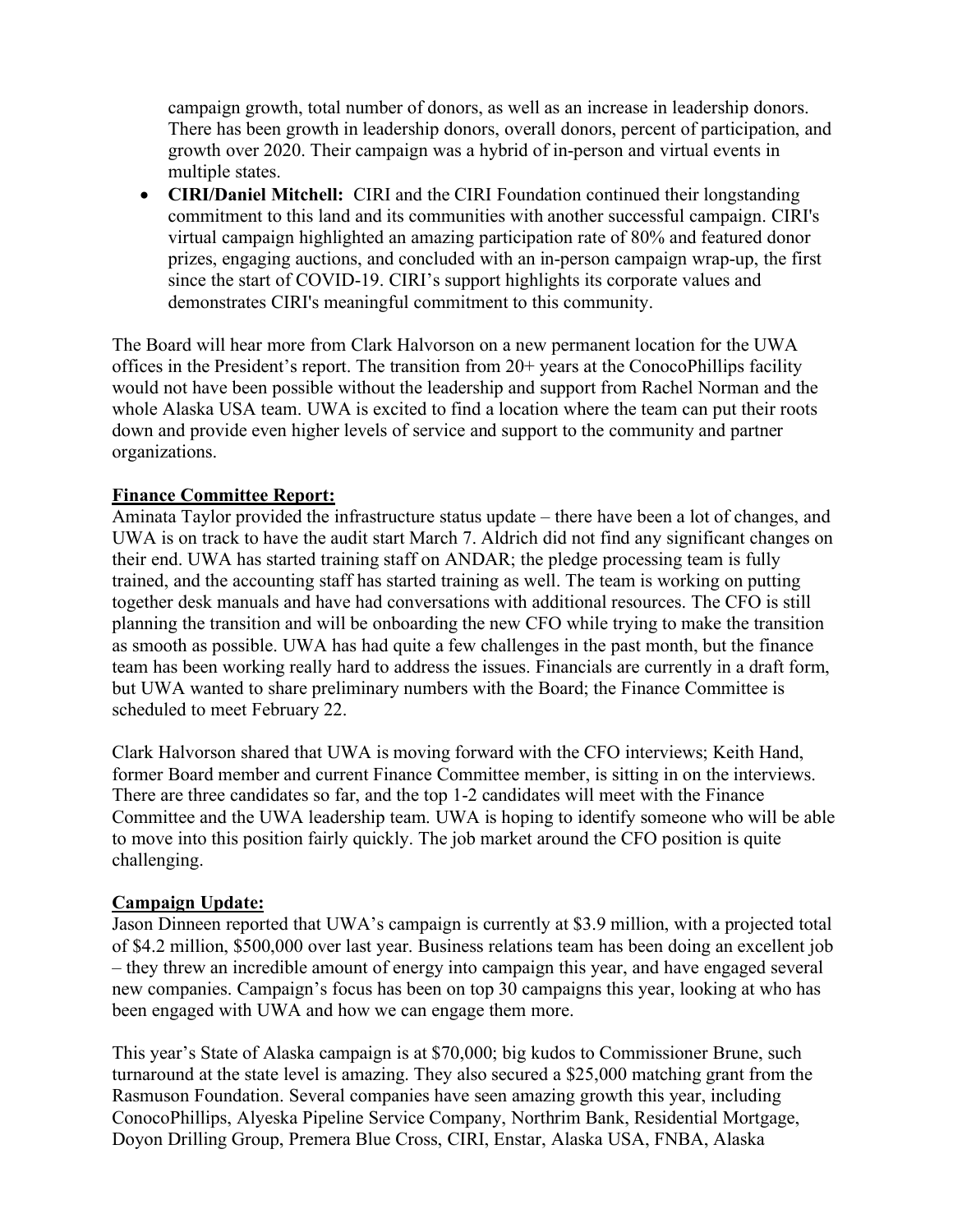Communications, Costco and Target. Individual giving is up \$40,000 from last year, and TOC is on track towards \$1.5 million goal.

## **President's Report:**

Clark Halvorson reported that UWA staff had an opportunity to participate in Black History Month and listen to community leader Cal Williams speak about representation, his upbringing in the South, how he and his fellow advocates have worked to make Anchorage a better place, and lessons on how we can build a better community together. UWA is also partnering with the Alaska Black Caucus to support their 2023 Black History Month programming and to allow ABC to create 10 television vignettes of trailblazers within the Black community.

Covid testing continues to be a limiter for our response to COVID-19 in Anchorage. More people are wanting tests, and "drive through" testing centers are stressed. There is also the potential that individuals will have to now bill their insurance for the test and potentially have a co-pay, which could result in fewer people getting tested. Over-the-counter test kits are also hard to come by. With the support of the Municipality, UWA has purchased 15,000 rapid home tests that will be in the state next week. UWA will be working with its partner network and the grantees supporting the vaccine and testing grant to distribute across Anchorage.

Rachel Morse will be joining UWA on March 15 as Senior Vice President. With a laser focus on cross-department collaboration, Rachel will be responsible for providing leadership for UWA's fundraising, community advancement, and marketing and communication for the organization. Rachel brings 20 years of leadership in the Alaska nonprofit sector, most recently as a consultant for The Foraker Group. She has spearheaded fundraising activities, served in a variety of leadership roles, and transformed relationship models for working with donors, community organizations, foundations, and governments.

The new building purchase is moving forward. JL Properties, Inc. is under contract to purchase the Anvil Building at 509 W. 3rd Avenue. There is a 45-day due diligence period expiring on March 18; closing is expected to take place by April 18. JL Properties, Inc. will hold the title; they are offering UWA a long-term discount on square footage. They are also very interested in looking at the opportunity for UWA to own the facility at a future date. Transition to facility is planned to be completed by November 2022. For the next 12-18 months, Anvil, a tenant in the building, will remain in their space; they will be paying rent of \$30k/month. UWA will be building a workgroup to discuss opportunities with the facility design, and how to best utilize the space.

#### **Strategic Planning Update and Discussion:**

Clark Halvorson shared that during the first phase of the strategic planning process, UWA sought to identify community priorities from external partners, and internal priorities from staff and Board members. UWA gathered quantitative data including a recent donor survey, a survey of Board and staff, relevant 2-1-1 data, and qualitative data from internal and external stakeholders in interviews, focus groups, and a strategy team that met monthly. Working closely with UWA leadership, Board, staff, and community partners, UWA is bringing all that together to identify what it needs to focus on internally to be optimally effective at helping our community thrive.

This effort is ultimately about translating findings and recommendations into a strategic plan for the next five years. After the listening session and February Board work session, UWA has identified focus areas that will help transform the organizational culture, funding process and